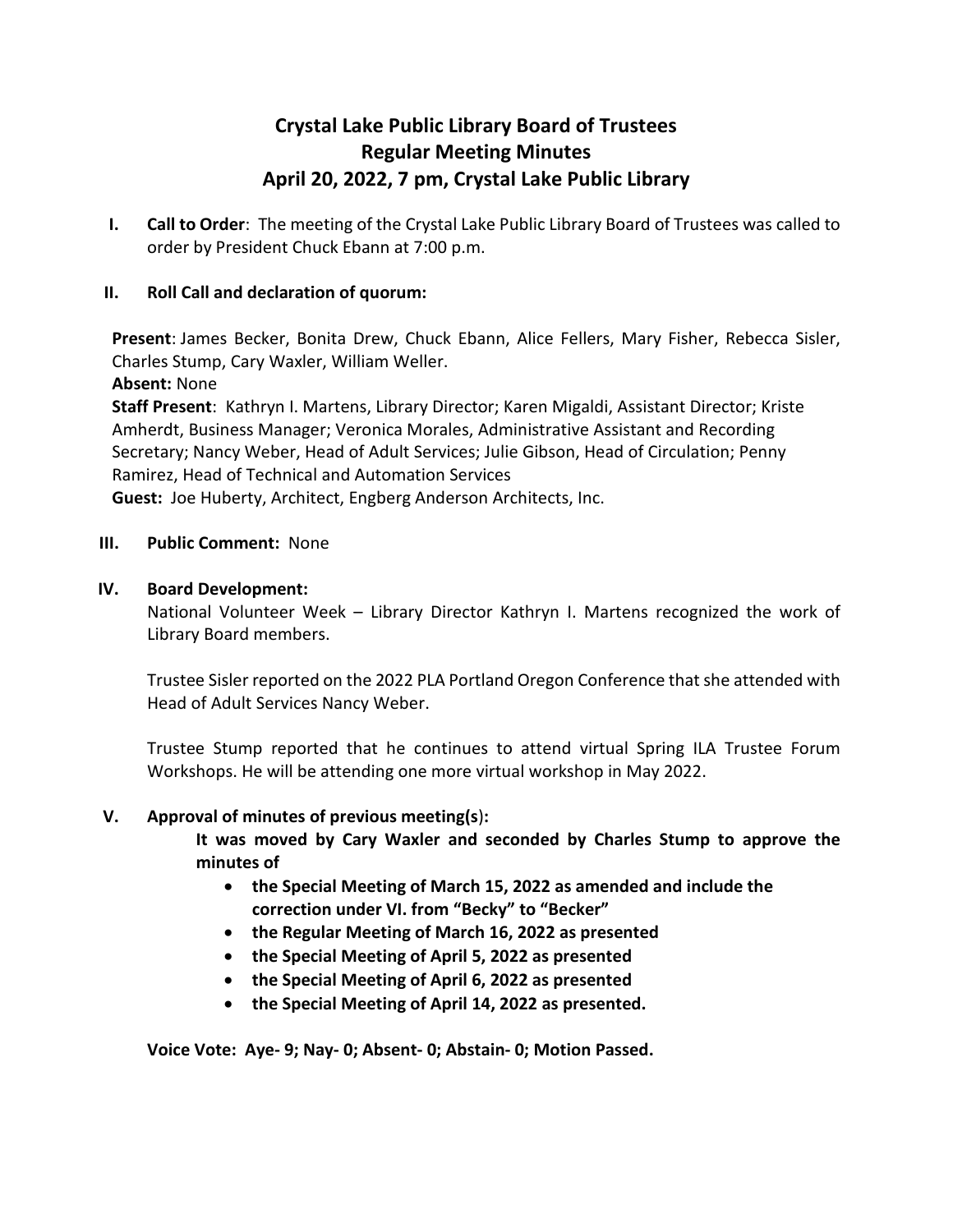### **VI. Committee and Board Member Reports:**

Minutes for the following Board Committee Meetings were included in the packet:

- Facilities, March 14, 2022
- Technology, March 24, 2022
- Facilities, April 11, 2022

Facilities, March 14, 2022 – correction needed under 6. Rental Properties Update delete repeated information on 11 McHenry Avenue.

Facilities, April 11, 2022 – correction of dates needed under 4. Library Building and Grounds, C. HVAC Maintenance Contract on the first sentence from "06/01/2022-05/31/2022" to "06/01/2022-05/31/2023."

**VII. Financial Reports: It was moved by William Weller and seconded by James Becker to approve the FY 21/22 Financial Report as of March 31, 2022.**

**Voice Vote: Aye- 9; Nay- 0; Absent- 0; Abstain- 0; Motion Passed.** 

**VIII. Approval of Disbursements: It was moved by William Weller and seconded by Charles Stump to approve the Regular Disbursementsfor April 2022 in the amount of \$397,000.52, as follows:**

| <b>FUND</b>                      | <b>TOTAL</b> |
|----------------------------------|--------------|
| <b>OPERATING</b>                 | 143,793.52   |
|                                  | 200,756.52   |
| <b>IMRF/FICA</b>                 | 37,568.33    |
| <b>CONSTRUCTION &amp; REPAIR</b> | 4,772.93     |
| <b>PER CAPITA GRANT</b>          | 10,109.22    |
| <b>GRAND TOTAL</b>               | \$397,000.52 |

### **ROLL CALL:**

**Aye: James Becker, Chuck Ebann, Bonita Drew, Alice Fellers, Mary Fisher, Rebecca Sisler, Charles Stump, Cary Waxler, William Weller Absent: None Nay: None Abstain: None Motion Passed**

The Library will be returning to paper checks in place of checks issued through Home State Bank as it is time-saving, easier for staff and less confusing for vendors.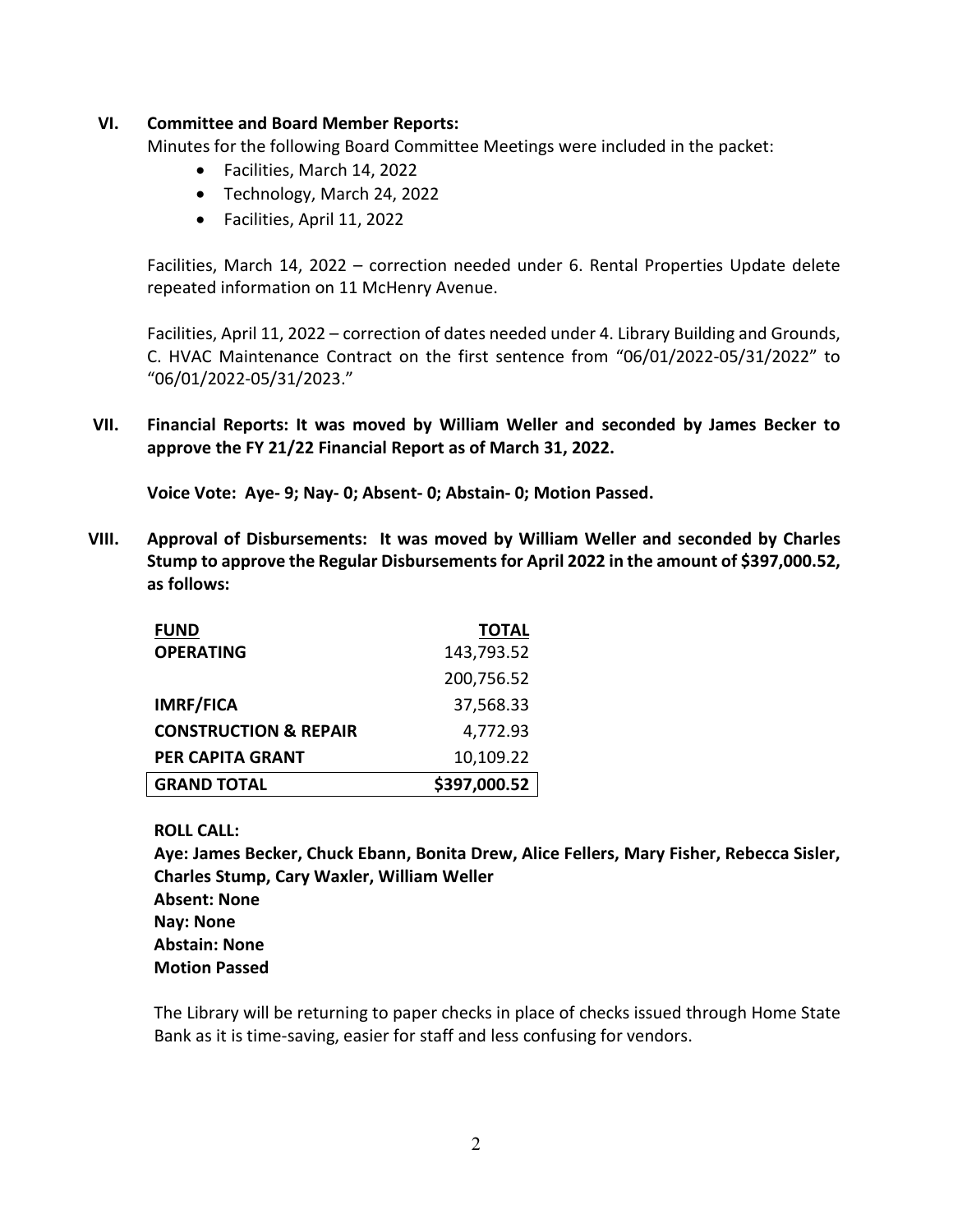### **IX. Communications:**

The following documents were included in the packet:

- Mary Fisher City of Crystal Lake letter of appointment to the Library Board
- CLPL Board of Library Trustees updated contact information
- Suzanne Ness, State Representative thank you note

### **X. Board Action**

**A. Technology Plan – recommendation from Technology Committee It was moved by Charlie Stump and seconded by Rebecca Sisler to approve the Technology Plan covering FY 21/22, FY 22/23, and FY 23/24.**

**Voice Vote: Aye- 9; Nay- 0; Absent- 0; Abstain- 0; Motion Passed.** 

**B. HVAC maintenance contract – annual renewal – recommendation from Facilities Committee**

**It was moved by Cary Waxler and seconded by Rebecca Sisler to approve the Preferred Maintenance Program HVAC & Controls contract with MG Mechanical Service, Inc. for \$23,300 for the period June 1, 2022-May 31 2023 and authorize the President of the Board of Library Trustees of the City of Crystal Lake to execute the document.**

### **ROLL CALL:**

**Aye: James Becker, Chuck Ebann, Bonita Drew, Alice Fellers, Mary Fisher, Rebecca Sisler, Charles Stump, Cary Waxler, William Weller Absent: None Nay: None Abstain: None Motion Passed**

**C. Construction Manager contract – recommendation from Facilities Committee It was moved by Charles Stump and seconded by Cary Waxler to approve the contract and rider with Shales McNutt to oversee the condenser replacement for the sum of \$23,848 and to authorize the President of the Board of Library Trustees of the City of Crystal Lake to execute the documents.**

**ROLL CALL:**

**Aye: James Becker, Chuck Ebann, Bonita Drew, Alice Fellers, Mary Fisher, Rebecca Sisler, Charles Stump, Cary Waxler, William Weller Absent: None Nay: None Abstain: None Motion Passed**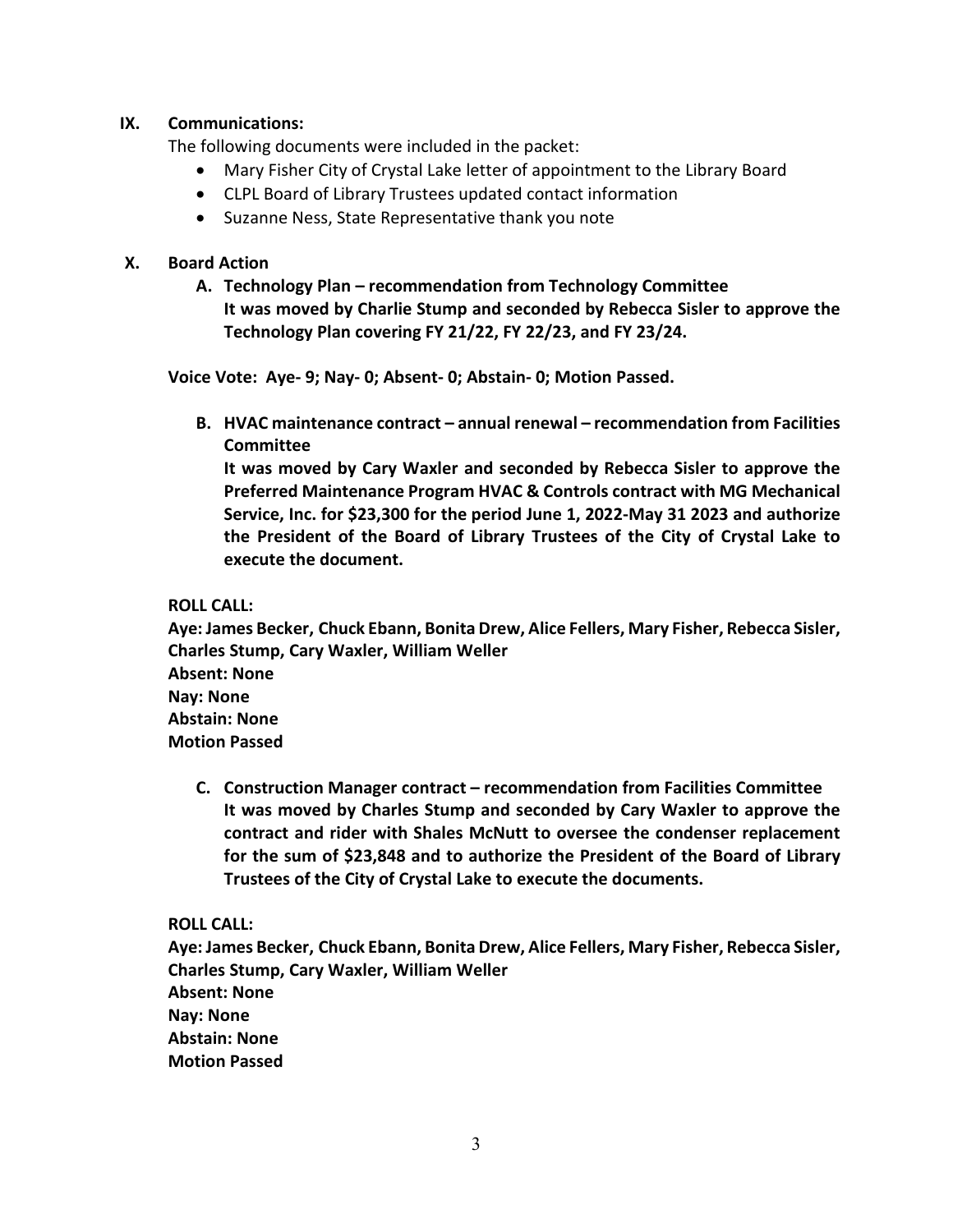- **D. Capital Maintenance Plan**
	- **1. Presentation by Joe Huberty, Engberg Anderson** Architect Joe Huberty from Engberg Anderson Architects, Inc. presented to the Library Board the Crystal Lake Public Library 2022 Capital Maintenance Plan.
	- **2. Acceptance – Facilities Committee Recommendation It was moved by Cary Waxler and seconded by William Weller to accept the 2022 Capital Maintenance Plan and to utilize it to identify future capital needs.**

### **ROLL CALL:**

**Aye: James Becker, Chuck Ebann, Bonita Drew, Alice Fellers, Mary Fisher, Rebecca Sisler, Charles Stump, Cary Waxler, William Weller Absent: None Nay: None Abstain: None Motion Passed**

Architect Joe Huberty left the meeting at 8:39 p.m.

**E. Resolution of Appreciation**

**It was moved by Cary Waxler and seconded by Bonita Drew to approve the Library Resolution No. 2122-10, a Resolution of Appreciation for John T. Engebretson.**

**Voice Vote: Aye- 9; Nay- 0; Absent- 0; Abstain- 0; Motion Passed.** 

**It was moved by William Weller and seconded by Rebecca Sisler to approve the Library Resolution No. 2122-11, a Resolution of Appreciation for Kathryn I. Martens.**

**Voice Vote: Aye- 9; Nay- 0; Absent- 0; Abstain- 0; Motion Passed.**

- **XI. Board discussion:** None
- **XII. Staff Reports:** Written reports from Adult Services, Circulation, IT/Technical Services, Public Relations, Youth Services, and the March statistical report were included in the packet.

Trustee Stump mentioned he is pleased to see door count numbers increase.

Vice President Weller commented on the number of passports processed through our Library.